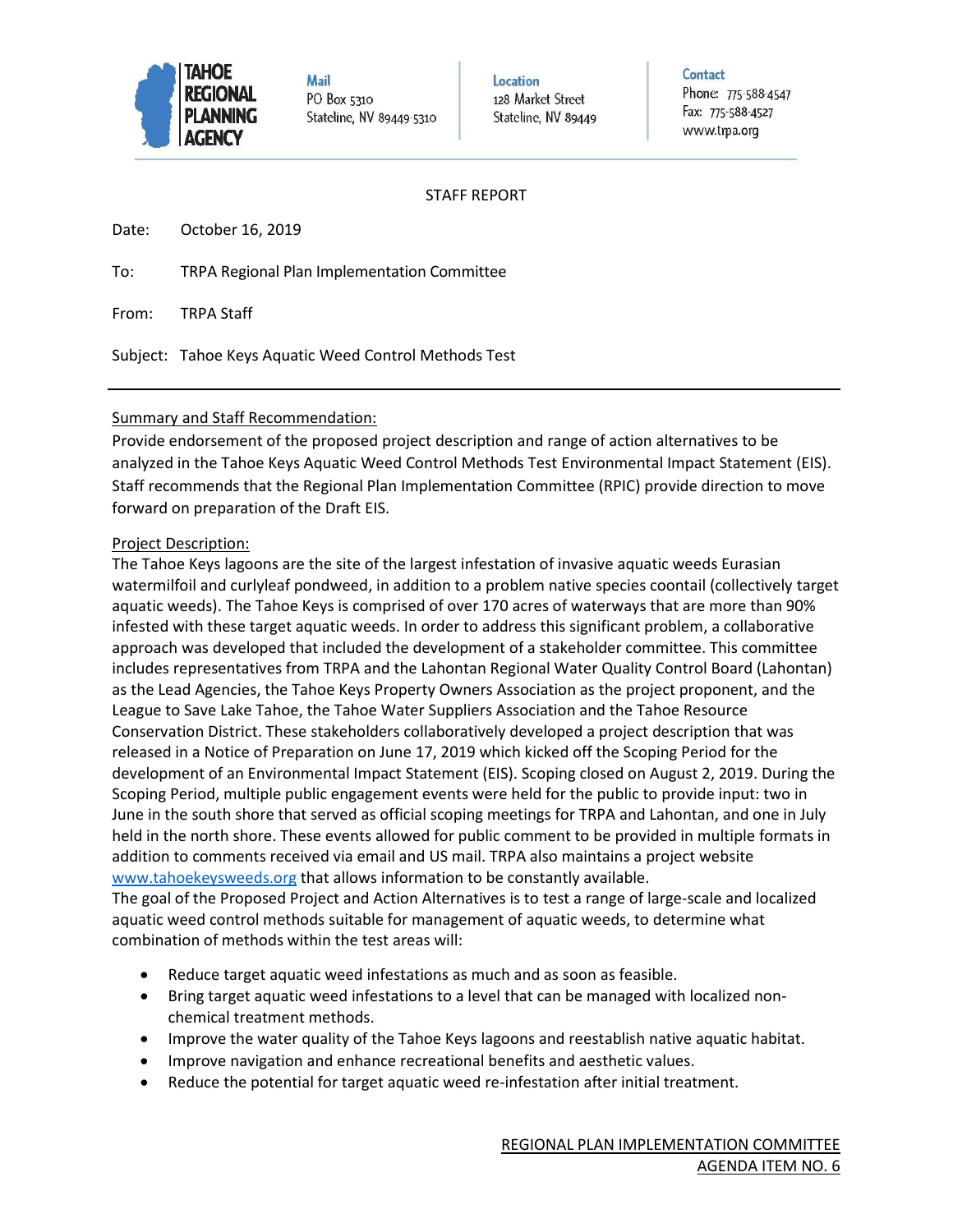While not a specific goal, it is anticipated that reducing aquatic weed density in the Tahoe Keys lagoons will result in habitat conditions less favorable for invasive fish species.

As a result of ongoing input from the stakeholder committee and comments received during scoping, the project description and alternatives being proposed are included in this staff report for input and discussion with RPIC. The proposed project identifies a range of methods to be tested alongside one another in the Tahoe Keys environment to control target aquatic weeds. The efficacy and feasibility of the test will then inform which methods could be best suited to control target aquatic weeds in the Tahoe Keys for long-term management. Once the test process is complete, it is anticipated that a second or supplemental environmental document will need to be prepared for that long-term project.

The EIS considers the Proposed Project and two Action Alternatives for target aquatic weed control as well as the required No Action Alternative.

- 1. **Proposed Project:** The Proposed Project consists of a program to test alternative aquatic weeds control methods, both as stand-alone treatments and in combination. Control methods are divided into two groups:
	- a. **Group A** methods are large-scale chemical and non-chemical treatment methods designed to achieve extensive reduction in target aquatic weeds (targeting 75% reduction). The Proposed Project tests stand-alone treatments using aquatic herbicides, UV light, and LFA, as well as combined herbicide and UV light treatments.
	- b. **Group B** methods are localized treatments deploying proven techniques to follow up Group A treatments and control residual target aquatic weeds. Group B methods may include such actions as UV light spot treatments, laminar flow aeration, bottom barriers, diver-assisted suction and diver hand pulling techniques.

In addition to aquatic weeds control methods, a variety of mitigation methods have been considered and would be applied during tests, as described below. Mitigation measures will be prescribed to reduce expected impacts identified through the environmental evaluation. Additional mitigation measures may be implemented as needed, based on monitoring results.

- 2. **Non-Chemical Treatments:** A second action alternative would consist of testing only nonchemical methods of aquatic weed control. Under this alternative, no treatments with herbicides would be considered, but all other elements of the test program would be as described above for the Proposed Project.
- 3. **Bottom Substrate Removal and Replacement in the Tahoe Keys Lagoons:** This action alternative would consist of direct reclamation at selected test locations in the Tahoe Keys lagoons through dredging or wet excavation of the bottom layers of organic material and underlying sediment to remove the roots of aquatic weeds, followed by placement of a new layer of bottom sediment (e.g., coarse sand). The thickness of soft organic sediment in the existing 6-acre LFA area in the Main Lagoon was found to be approximately 2- to 5-feet thick, in pre-project monitoring. To reduce the substrate that provides the most suitable rooting medium for aquatic weeds and to be effective in limiting re-infestation, it may be necessary to remove nearly all of this material. It will also be important to remove most of the soft sediment to create a more solid foundation for the placement of coarser and denser sediment.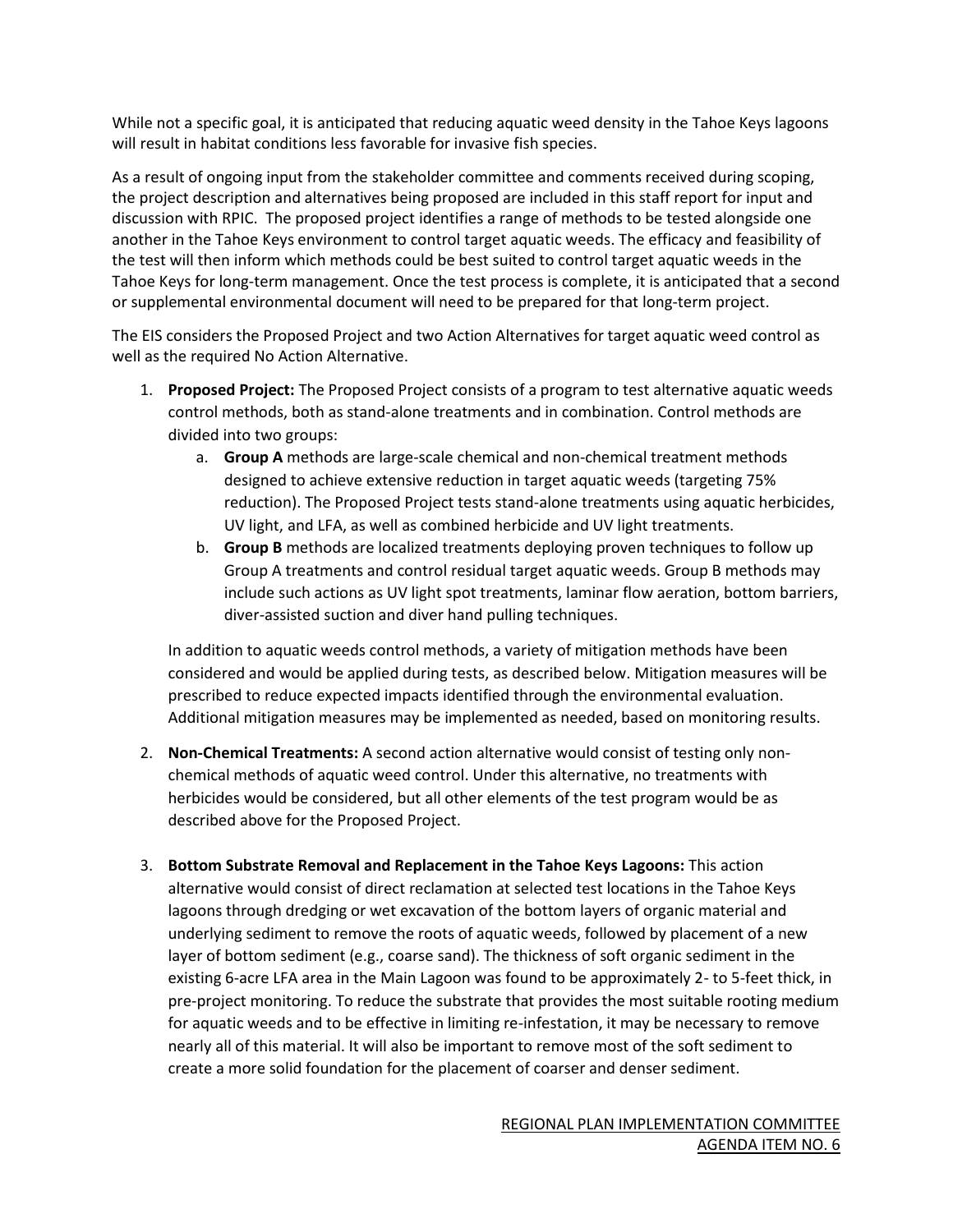4. **No Action:** This required alternative would consider the long-term risk and consequences to the Tahoe Keys lagoons and Lake Tahoe of undertaking no new weed control activities in the Tahoe Keys lagoons. Under this alternative only existing control methods would be employed by TKPOA and individual property owners (e.g., bottom barriers, diver-assisted hand pulling, the existing LFA project, mechanical harvesting, and weed fragment control). Because herbicide and UV light applications would not be tested under this alternative, it is assumed that these methods for aquatic weed control would not be used in the foreseeable future.



# **Tahoe Keys Aquatic Weeds Control Methods Test Alternatives**

All Test Elements Paired with Controls

Four criteria were used to screen and select alternative and considered a range to techniques. See Attachment A *Selection Criteria.* Multiple methodologies were screened using this criterion.

The Proposed Project and Action Alternatives would test the safety, efficacy, compatibility, and utility of methods to control target aquatic weeds and is proposed to be conducted at selected sites within the Tahoe Keys lagoons. These sites have been selected to produce triplicate testing of methods to produce scientific rigor and to ensure that a suite of conditions that are present within the lagoons are represented.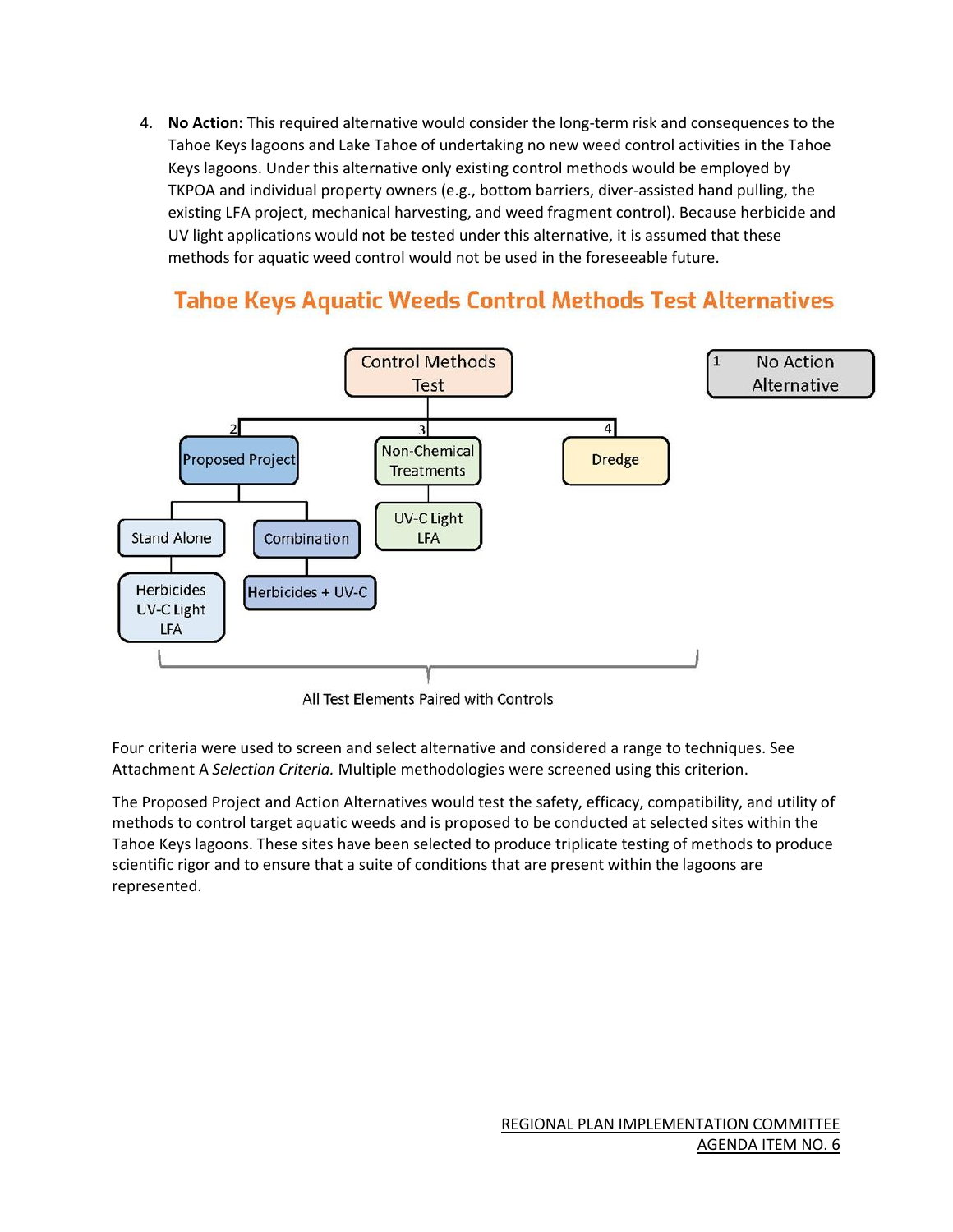



A three-year test program is proposed:

- During the first year Group A methods would be used to reduce the population of the target aquatic weeds, with a target reduction of 75% in the treatment areas.
- First-year treatment would be followed by monitoring and two years of treatments applying Group B aquatic weed management methods to eliminate or manage residual aquatic weed populations.
- No mechanical harvesting would be performed in treatment and control areas during the methods test.

Three sites will be monitored as controls for the testing program (Figure 2). The control sites will be of a similar size (1.5 to 2.2 acres each) as the proposed treatment sites and exhibit a similar plant distribution and abundance. No weed control methods would be applied at control sites during the methods test, and no mechanical harvesting or fragment control would be implemented within these sites. Information on treatment performance and environmental effects from treatment site monitoring will be compared using similar monitoring at control sites to evaluate the significance of differences in plant populations and environmental conditions resulting from treatments.

During the two years following Group A method applications (years 2 and 3 of the Control Methods Test), follow-up non-chemical Group B maintenance actions would be applied to all treatment sites. The range of follow-up treatment methods include:

- Diver-assisted suction/hand pulling
- Bottom barriers (with or without hot water, steam, or acetic acid injections)

REGIONAL PLAN IMPLEMENTATION COMMITTEE AGENDA ITEM NO. 6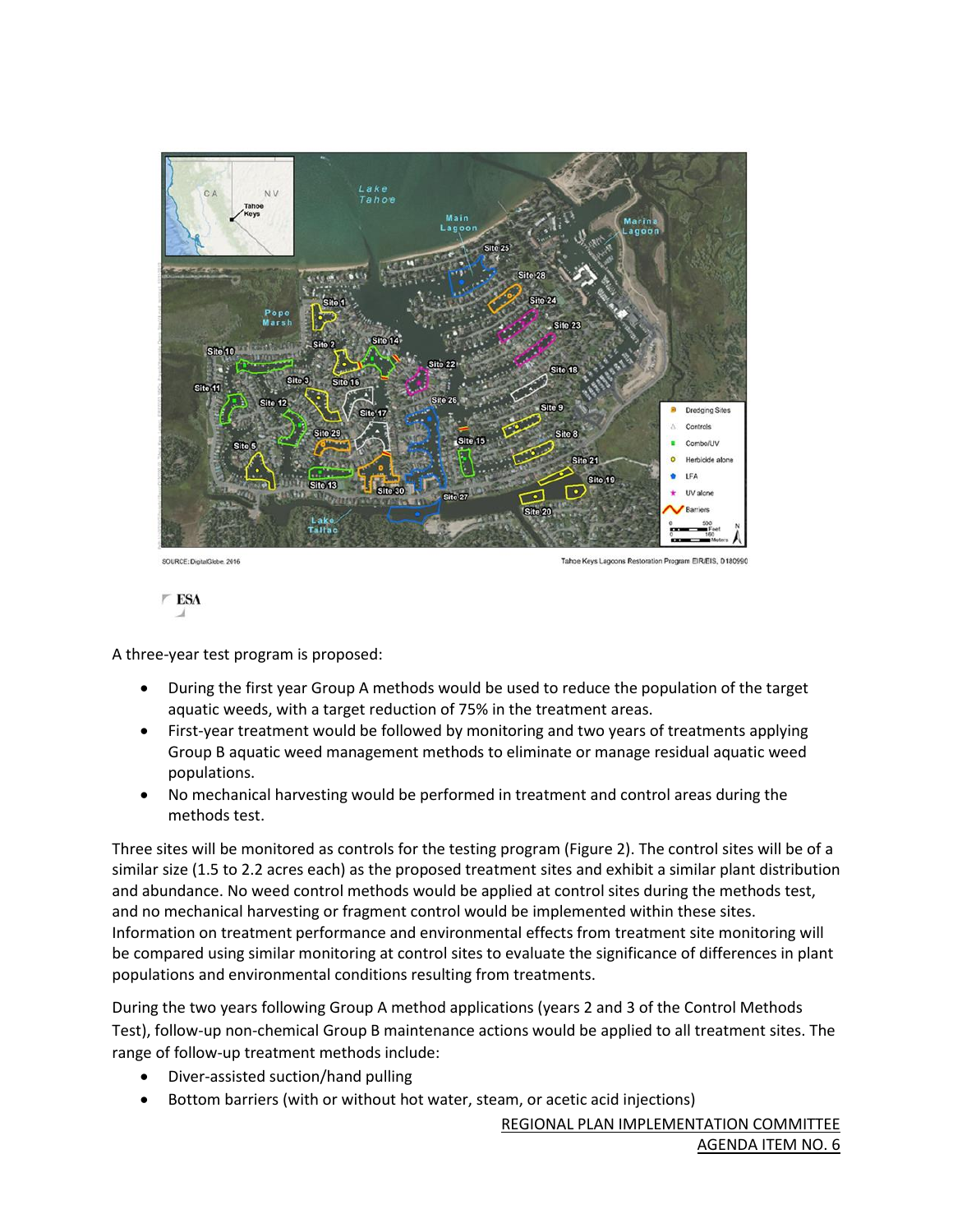- Localized UV-C light treatments
- Localized suction dredging

The stakeholder committee has provided input at multiple steps in the process and to inform this approach The Stakeholder Committee agrees deploying a controlled methods test to inform long-term management options is the best path forward for this EIS. There is broad support for this range of alternatives and no significant concerns have been raised. Detailed feedback is still being received on the project description, including testing protocols, however it is not anticipated that there will be a need to make major revisions to the proposed project.

To date, significant water quality data has been collected during 2019 that will be used to provide background information and existing conditions that will inform the analysis and any needed mitigations. Next steps in the process are for the technical consultant to continue the environmental analysis for an administrative draft of the EIS to be submitted to the Lead Agencies in January 2020. The Draft EIS is scheduled to be initially presented to the TRPA Governing Board in April 2020 and released for public comment in June 2020.

Contact Information: If you have questions regarding this item, please contact Dennis Zabaglo, Principal Environmental Specialist, at (775) 589-5255 or [dzabaglo@trpa.org.](mailto:dzabaglo@trpa.org)

#### Attachment:

A. Selection Criteria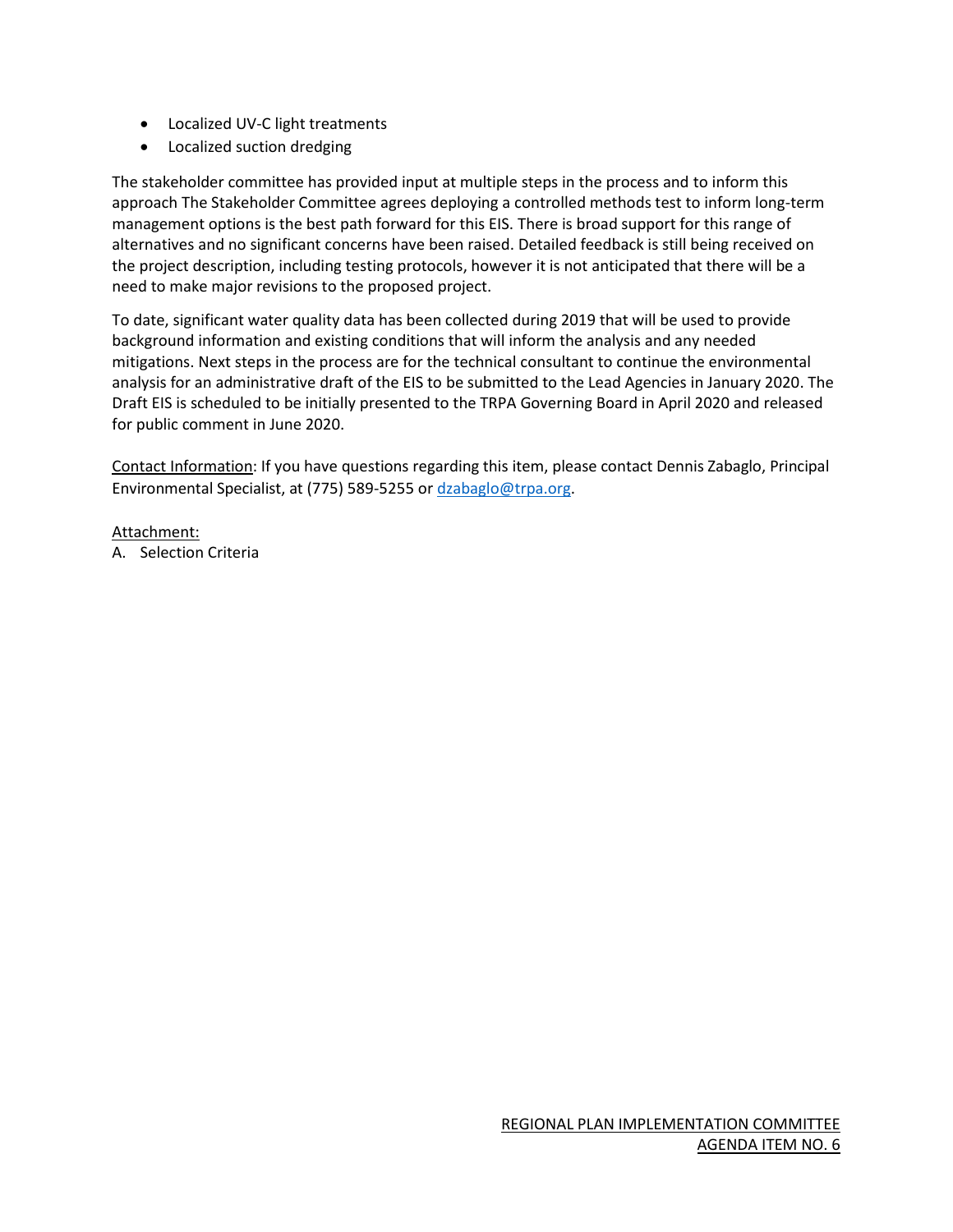Attachment A

Selection Criteria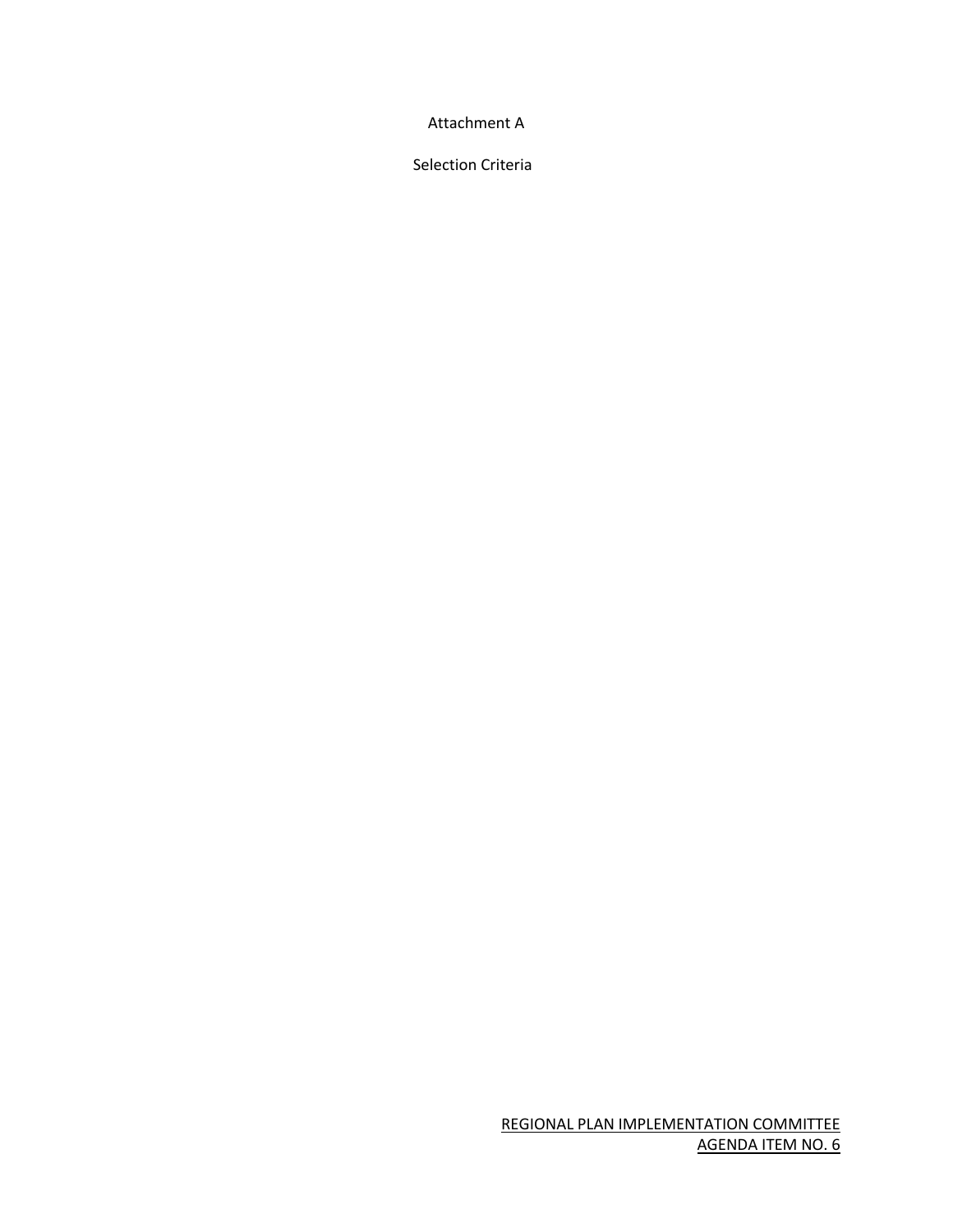#### **Tahoe Keys Aquatic Weed Control Methods Test Alternatives Selection Criteria**

Four criteria were used to screen and select alternatives:

# **1. Ability to meet project goals and objectives**

Project Goals and Objectives are set forth in Section 1.2 of the EIR/EIS. This criterion considers whether a project alternative will meet these goals and objectives, and related performance measures. If the alternative was considered unable to meet a majority of the goals and objectives, it was eliminated from further consideration.

This criterion incorporates consideration of the efficiency and efficacy of methods to control aquatic weeds. For this EIR/EIS it also filters methods according to whether they require testing in the Tahoe Keys lagoons.

# **2. Feasibility**

This criterion includes considerations of timeframe, cost, technology, and other social and legal factors. Cost as an element of feasibility includes the direct costs of the project, as well as the costs of environmental review and permitting, mitigation, and long-term management and monitoring.

The California Environmental Quality Act (CEQA §15364) and the Tahoe Regional Planning Agency both define feasible as "Capable of being accomplished in a successful manner within a reasonable period of time, taking into account economic, environmental, legal, social, and technological factors."

Based on CEQA case law, the screening of alternatives considered whether "the additional costs or lost profitability are sufficiently severe as to render it impractical to proceed with the project" and "whether the marginal costs of the alternative as compared to the cost of the proposed project are so great that a reasonably prudent [person] would not proceed" (Uphold Our Heritage v. Town of Woodside (2007) 147 Cal.App.4th 587, 600 (Woodside)."

# **3. Level of impacts**

This criterion considers the extent of impacts and the degree to which potentially significant impacts can be avoided or mitigated. It also considers whether the residual (unmitigable) impacts of the project are large relative to other alternatives. It considers the risks and unintended consequences potentially posed by the project to the extent that they can be reasonably foreseen. This criterion does not use quantitative measures of the potential level of impacts, since such measures are to be developed in the evaluation of alternatives once they are selected.

The impacts of alternatives were considered in the context of the permitting decisions that the Lead Agencies would need to make. For example, the Lahontan Regional Water Quality Control Board will need to decide whether to grant the project an exemption to the prohibition on using

> REGIONAL PLAN IMPLEMENTATION COMMITTEE AGENDA ITEM NO. 6